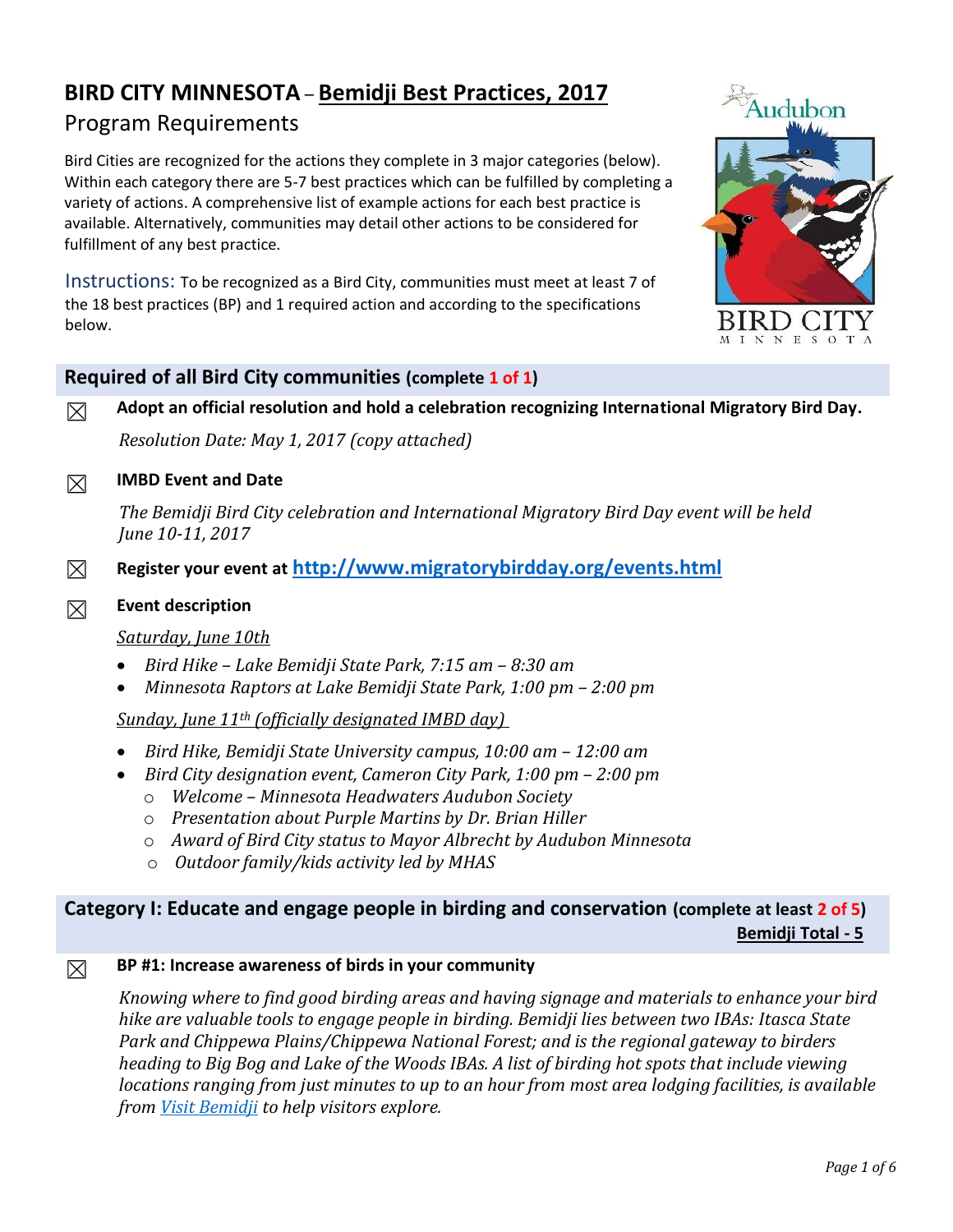*One of the most popular birding hotspots is Lake Bemidji State Park. A [checklist](http://files.dnr.state.mn.us/destinations/state_parks/lake_bemidji/bird_checklist.pdf) is available for the park. In town, people can see and learn about purple martins at an information kiosk located in Cameron City Park on Lake Bemidji. The site has two active purple martin houses and interpretive signage about purple martins and shoreland restoration.* 

*The Mississippi Headwaters Audubon Society (MHAS) shares regular social media posts about birds and birding. BemidjiBirding Twitter and Instagram accounts are being established.*

## ☒ **BP #2: Involve residents in conservation and stewardship projects**

*Bemidji provides two very active and accessible public bird feeding stations. One is at the Lake Bemidji State Park Visitor Center with seed feeders in the winter and hummingbird feeders in the summer. Bemidji State University (BSU) maintains several feeding stations on campus along Lakeshore trail. This is part of the City's West Shore Trail. Starting at the statues of Paul & Babe, following the west shore of Lake Bemidji, this route provides an important connection from the downtown area to Diamond Point and Cameron Park. This trail offers great birding opportunities and beautiful views as you travel through the Bemidji State University campus.*

*This spring MSAH initiated the Bemidji ABC (Audubon Birdscaping Collaborative) Project to work with kids and the community to get habitat on the ground. Through collaboration with the Bemidji Library, educators, and local businesses MHAS will install on-the-ground native landscaping to benefit birds and pollinators in Bemidji's downtown urban landscape. This project literally spreads the seeds of diversity throughout the Bemidji Area encouraging the creation of bird and pollinator friendly urban spaces.*

*ABC Partners include MHAS, Bemidji Public Library, Apple Blossoms Village preschool, Beltrami County Master Gardeners, Headwaters School of Music & Art, Indigenous Environmental Network, Rail River Folk School, and Wild Hare Bistro and Coffee Shop.*

## ☒ **BP #3: Educate and engage youth audiences**

*The Headwaters Science Center's (HSC) is a facility dedicated "To provide intellectual stimulation and enjoyment for children, adults, and educational organizations in northern Minnesota using hands-on science and technology exhibits and programs". HSC's Raptors Rule [demonstration](http://www.hscbemidji.org/demonstrations.html)  [program](http://www.hscbemidji.org/demonstrations.html) with live birds was presented 43 times in 2016 to 835 individuals, including, students and teachers. HSC hosts a weekly afterschool [Science Club](http://www.hscbemidji.org/science-club.html) for students in 3rd through 5th grades with hands-on science activities coving a range of topics. It also offers a monthly [Saturday Science](http://www.hscbemidji.org/adult---family-activities.html)  [program](http://www.hscbemidji.org/adult---family-activities.html) with presentations by local scientists, engineers, knowledgeable experst, or other professionals. The goal of Saturday Science is to encourage the idea that anyone is a scientist; it isn't limited to laboratories and serious study. Science is fun, hands-on, and done by everyone. In 2016 MHAS screened "The Messenger" – a film that explores our deep-seated connection to birds and warns that the uncertain fate of songbirds might mirror our own - at one of the Saturday Science sessions.* 

*MHAS organizes a nature day camp, the [Young Naturalist Program,](http://www.spearheadmhas.org/young-naturalist-program.php) for students in 2nd-12th grades to learn about and explore the natural world around them. Seven 1-week sessions are offered during June, July and Augusts. YNP is held at the Neilson Spearhead Center located on a 466-acre tract of prime wilderness southwest of Bemidji, surrounding Spearhead Lake. The land and facility owned and managed by MHAS.*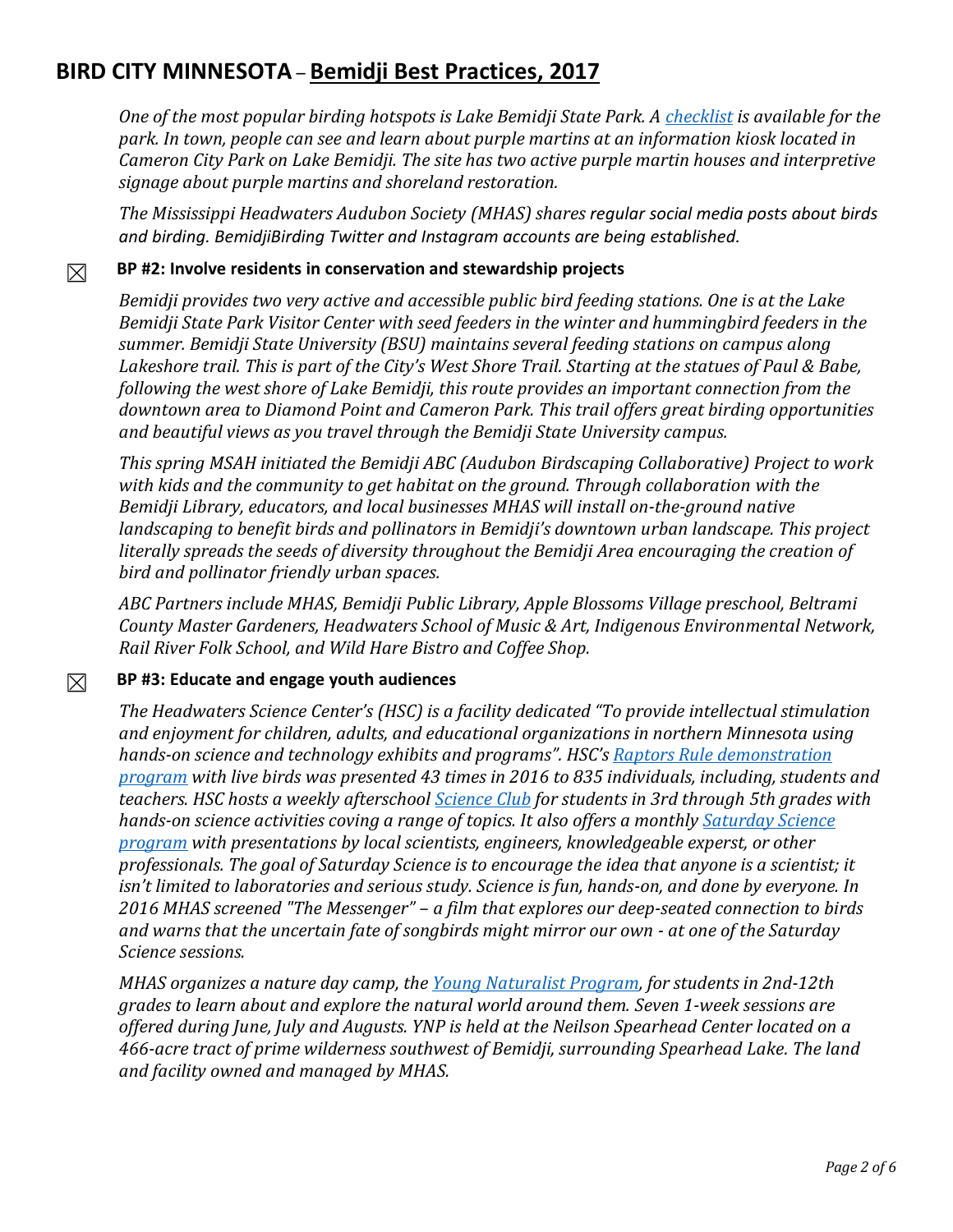### ☒ **BP #4: Promote citizen science monitoring and research**

*Christmas Bird Counts are organized and held at Lake Bemidji State Parks and at the Neilson Spearhead Center.*

*Lake Bemidji water quality is monitored as part of the MPCA Citizen Lake and Citizen Stream Monitoring Programs*

#### ☒ **BP #5: Ensure access to nature**

*The City of Bemidji has a comprehensive Parks, Open Space, and Trail System Plan that provides the City The "a blueprint for a comprehensive, balanced, and sustainable system of parks, open spaces/natural areas, trails, and affordable recreation-oriented activities/programs that promote active and healthy living, inspiration, and education for the local and regional community.*

*Bemidji's North Country City Park was sited and is being developed to provide opportunities for an underserved, high density housing neighborhood. The City recently applied for and received a [2017 DNR grant](http://files.dnr.state.mn.us/assistance/grants/recreation/outdoor_rec/2017_grants.pdf) to construct a shelter, outdoor classroom/ nature study area and interpretive signs.* 

*Lake Bemidji State Park provides 3 accessible trails: [Rocky Point, Sundew Pond, and the](http://files.dnr.state.mn.us/maps/state_parks/spk00205_summer.pdf) Bogwalk*

#### **Category II: Protect, restore and enhance bird habitat (complete at least 3 of 7) Bemidji Total - 6**

#### ☒ **BP #6: Practice conservation planning**

*Bemidji is a Bemidji is a Step 3 - [GreenStep City.](http://www.ci.bemidji.mn.us/index.asp?Type=B_BASIC&SEC=%7b3A34E0DD-C320-46BF-BFA9-0921FA9B2F65%7d&DE=%7b44C533A4-8B13-40B6-8E22-0777A811C8CF%7d)* 

*Bemidji State University [Master Landscaping Plan, 2013](https://www.bemidjistate.edu/offices/sustainability/wp-content/uploads/sites/59/2015/09/BSU-Landscape-Master-Plan.pdf) includes provisions to use native species, protect and restore natural areas, and adopt sustainable practices*

### ☒ **BP #7: Create and protect habitat**

*The recent development of the south shore of Lake Bemidji involved turning a contaminated industrial site into a community showcase for economic, recreational, and environmental development. In December 2007, the city purchased the south shore property with a goal of preserving a public right-of-way for the Paul Bunyan State Trail along the south shore of Lake Bemidji, protecting a significant portion of natural shoreline habitat as a state Aquatic Management Area, and creating a premier lakeshore development. Part of the development plan was to create a new City Park with native species landscaping. Shoreland buffer plantings were installed in fall, 2016. May 20th, 2017 will be a grand opening for South Shore City Park.*

#### ☒ **BP #8: Promote use of native and beneficial plant species**

*Bemidji has undertaken several new initiatives to promote the use of native and beneficial plant species:*

 *National Wildlife Federation Mayor's Monarch Pledge: In 2016 the Mayor of Bemidji became a signatory to the NWF Mayor's Monarch Pledge and established a Monarch Committee to assist the City identify and implement actions it will take to restore habitat in their community and encourage their citizens to do the same. Three demonstration pollinator gardens have been planned and are being installed this spring: one at North Country Park, Lincoln Elementary School, and City Library.*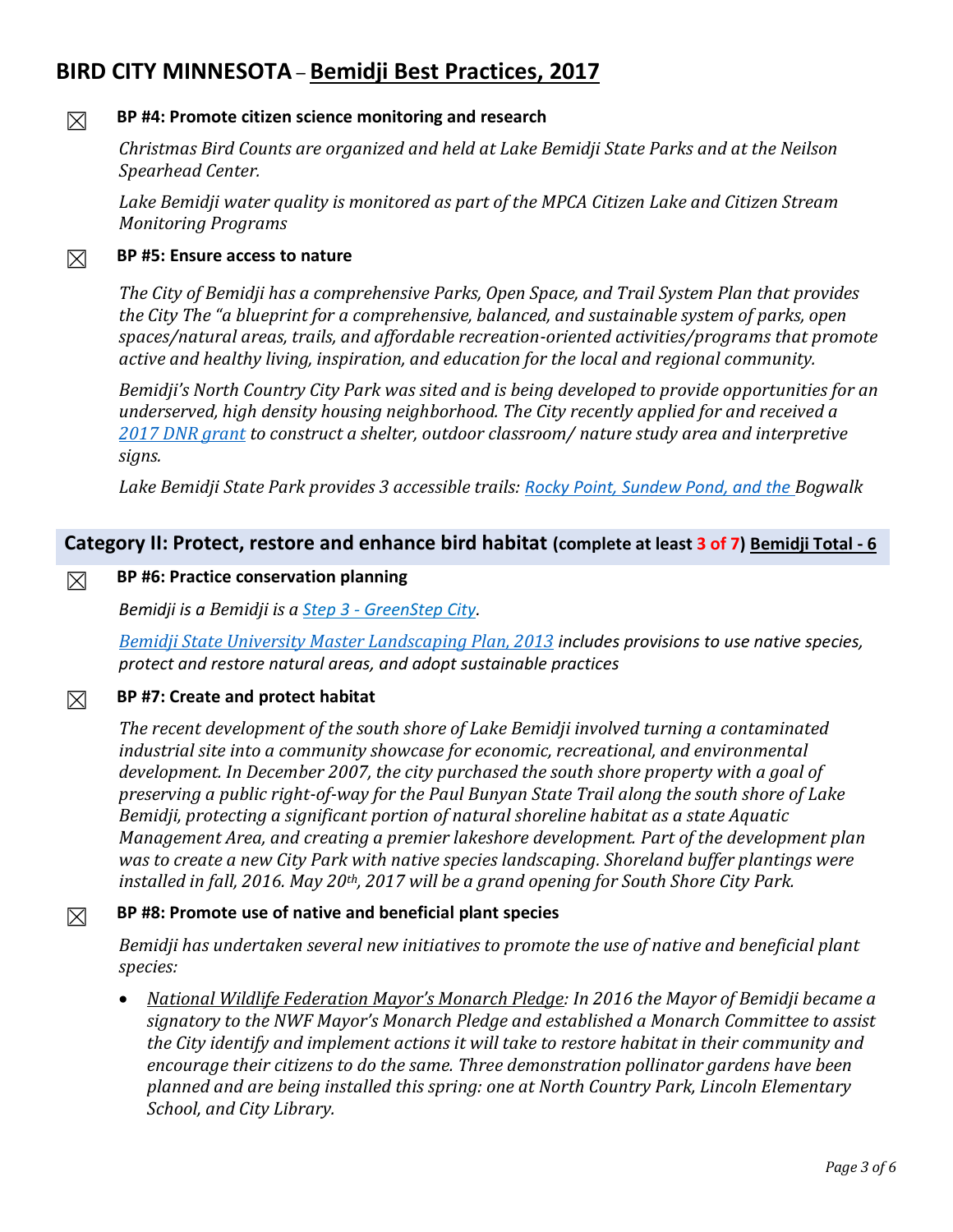- *MHAS Bemidji ABC project (Audubon Bird Collaborative): This project includes 3 demonstration projects installing native plants beneficial to birds and pollinators into Bemidji's downtown urban landscape. Community members (parents and youth) will be invited to participate in creative learning spaces as part of project planning, and also to join in the hands-on activities in planting native plants at partner locations. Participating adults and youth will be able to take home free seedlings and seeds of native plants to plant in their own back yards.*
- *Birds, Bees, & Butterflies – Bemidji: The Mississippi Headwaters Audubon Society, Bemidji Monarch Project committee and several other local organizations are joining together in a campaign to promote the planting of native trees, shrubs, and flowers to benefit birds and pollinators* in our community. We are calling it: Birds, Bees, & Butterflies - Bemidji. The *initiative involves:*
	- *1. Install "Birds, Bees, & Butterflies –Bemidji" signs in bird and pollinator-friendly plantings around town.*
		- *The Bemidji Downtown Alliance will promote planting native wildflowers and shrubs to their 'Adopt-A-Planter' sponsors and provide them signs to display in the planters.*
		- *Local businesses who already use native plants in their landscaping will be contacted to see if they want to display a sign in their gardens.*
		- *Bemidji State University, the City of Bemidji, MN Department of Natural Resources and other public agencies will display signs in their current or planned native plantings.*
		- *Demonstration bird and pollinator garden sites planned for this summer by the Mississippi Headwater Audubon Society and City of Bemidji Monarch Committee will display the signs*
	- *2. Local garden centers will highlight native bird and pollinator plants they offer with "Birds, Bees, & Butterflies –Bemidji" signs in their greenhouses; and provide a brochure to interested customers.*
	- *3. A [comprehensive list of native species to plant](http://www.spearheadmhas.org/resources/Bemidji%20Native%20species%20list6.pdf) for birds and pollinators was developed for the Bemidji area.*
	- *4. A "Birds, Bees, & Butterflies –Bemidji" brochure promoting planting of native species was created for use and distribution by garden centers, businesses and other local organizations.*

## ☒ **BP #9: Control invasive and detrimental species**

*The City of Bemidji City manages two special deer hunt areas to reduce detrimental impacts of deer browse on vegetation.* 

*Lake Bemidji State Park manages three special hunts to limit the whitetail population. LBSP also actively manages to control buckthorn, knapweed, loosestrife, etc.* 

*The Bemidji Garden Club is hosting the DNR Regional Nongame Specialist for a presentation on native replacements for invasive garden plants in May or June.*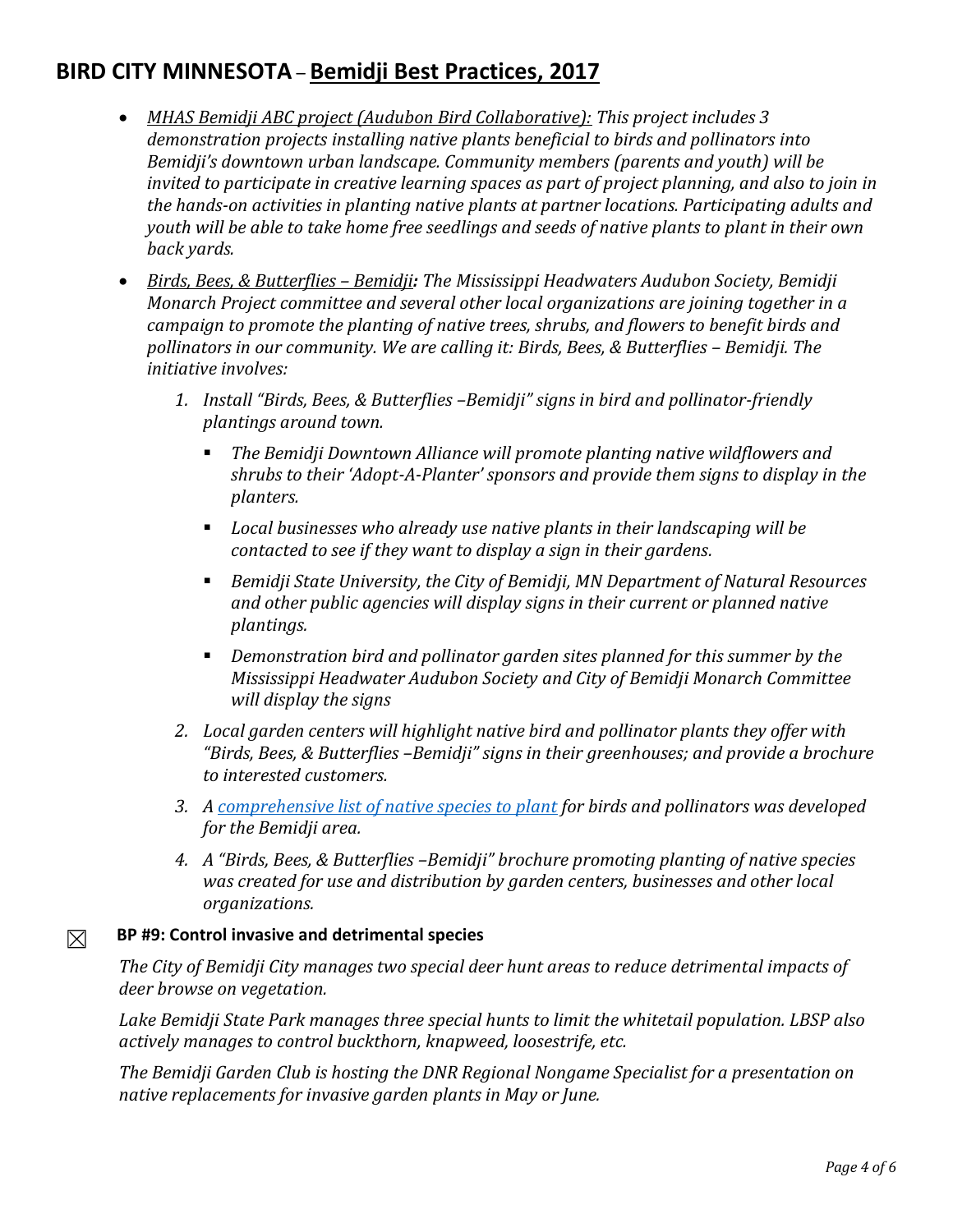### ☒ **BP #10: Create and protect nesting opportunities**

*Bluebirds: The DNR maintains a bluebird trail on the Paul Bunyan State Trail adjacent Lake Bemidji. The Bogs and Logs Chapter of Master Naturalists has established a bluebird trail in North County City Park. Bemdji State University maintains several blue bird and wood duck nesting boxes on campus.*

*Purple Martins: The City, MN DNR, and Bemidji State University are working together to maintain and monitor several public and private purple martin houses in the Bemidji Area. Two are at the public water access site in Cameron City Park (includes an interpretive sign). The BSU campus has a purple martin house accessible from the West Shore Trail and manages one on private land at the north end of Lake Bemidji.*

#### ☒ **BP #11: Ensure best management of urban forests**

*Bemidji is a designated Tree City. It has four Park and Recreation staff certified as Tree Inspectors. It collaborated with the University of Minnesota, MN DNR and US Forest Service to conduct a City Tree Inventory and completed an [Emerald Ash borer preparedness plan.](http://www.ci.bemidji.mn.us/vertical/sites/%7BDC40720D-A823-4643-91CD-6456402D11F6%7D/uploads/Community_Tree_Fact_Sheet_2013-_Bemidji.pdf)* 

*A GreenCorps worker is currently assisting the City to:*

- *Conduct an inventory of boulevard and parks trees to inform City ordinance updates and urban forestry volunteer programs.*
- *Update the City's tree ordinance by outlining existing strategies and recommending new strategies for increased diversity, pest management, invasive species, and maintenance of boulevard and park trees.*
- *Assist in planning and coordination of the 2017 State Arbor Day Celebration - hosted in Bemidji.*
- ☐ **BP #12: Ensure clean water in natural waterways**

#### **Category III: Reduce threats to birds (complete at least 2 of 6)** Bemidji Total - 4

## ☒ **BP #13: Reduce collisions with windows**

*MN DNR has installed window treatments at its regional office to reduce strikes (April, 2017). Results will be monitored and shared with the City and BSU for other possible applications in town and on campus.*

☐ **BP #14: Reduce threats from other man-made structures**

#### ☒ **BP #15: Reduce light pollution**

*MN DNR installed new outdoor lighting and applied appropriate Lights Out practices at its regional office in Bemidji.*

*95% of all traffic signals within the City of Bemidji have been outfitted w/ LED lamps.*

#### ☐ **BP #16: Reduce disturbance and predation by free-roaming pets**

## ☒ **BP #17: Reduce the threat of pesticides and other toxins**

*Lake Bemidji State Park promotes copper ammunition for youth hunt participants.*